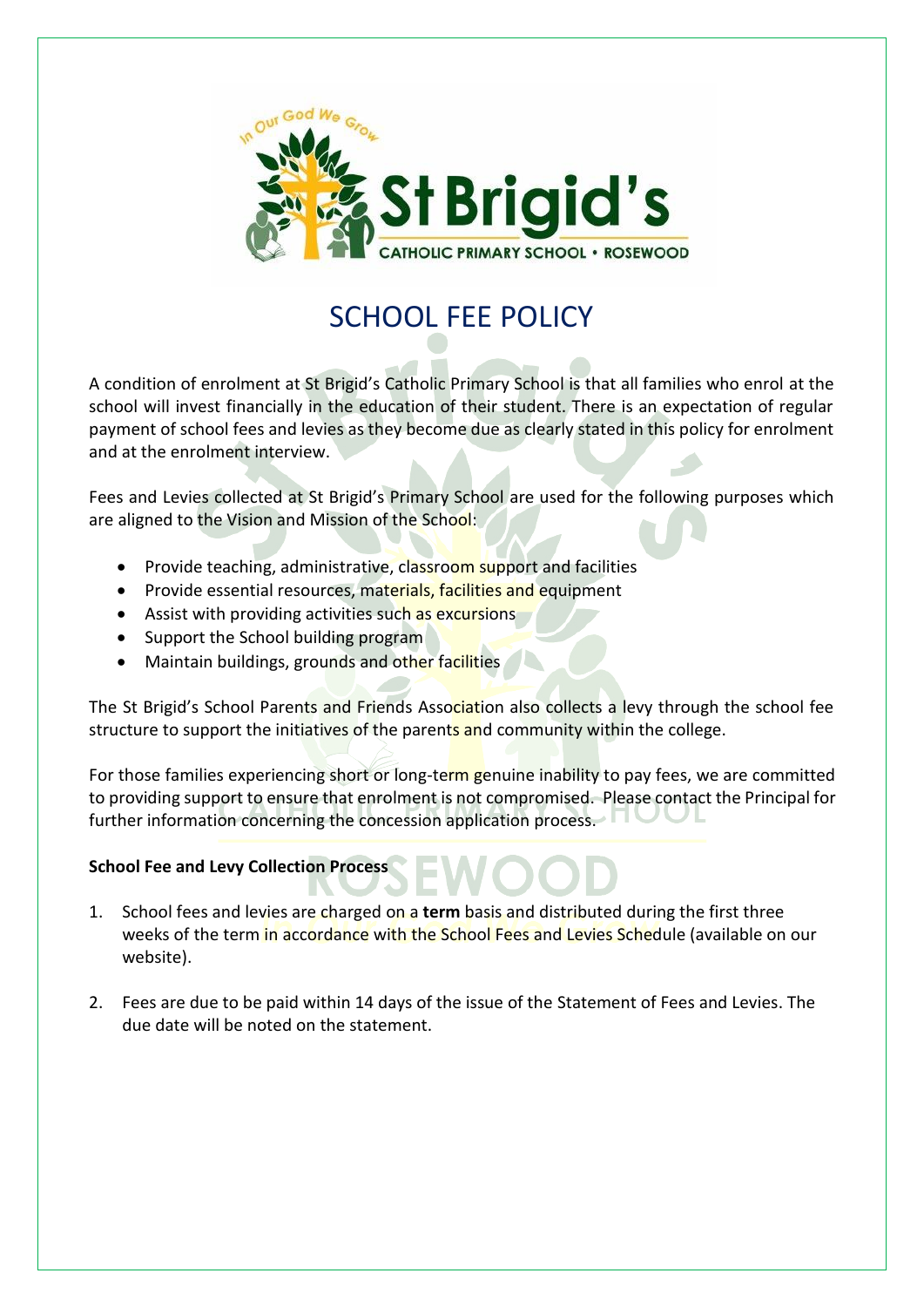- 3. Where a parent/guardian believes financial circumstances have arisen that will prevent or delay the payment of the school fee account, a variety of options are available:
	- a. Extension of Time

 If an extension is required, please contact the school finance office prior to the due date.

b. Payment Plans

Payment of the school fee and levy account by regular instalments. All payment plans must ensure that the account is cleared by the last day of the school year or as negotiated with the Principal.

c. Fee Concessions

In cases of financial hardship an application may be made for a fee concession.

- (i) Concession applications are accepted at the commencement of each year or at any point imitated by the family. Concessions are issued for a maximum period of 12 months within a calendar year. Consideration for a subsequent 12-month period will require a new application.
- (ii) A compassionate and just approach under the mission and values of Brisbane Catholic Education and St Brigid's School is used when reviewing applications. The same process is adopted by all Brisbane Catholic Education schools for assessing eligibility.
- (iii) Concession application forms are available at the school finance office.
- (iv) All matters are dealt with on a confidential basis.

## 4. Recovery of unpaid fees

.AI FI

In fairness to families who pay their school fees regularly and on time, our school will follow up all overdue school fee accounts.<br>
PRIMARY SCH

- a. A reminder statement/notice/letter will be issued within 7 days to any family who has not settled their school fee account by the due date where a payment plan or other arrangements are not in place. ÷.
- b. If payment or a suitable response is not received within 7 days of the reminder statement, contact with the parent will be made via telephone, mail or email.
- c. If after two weeks from this second reminder satisfactory arrangements have not been reached, the account may be sent to the college Debt Collection agency. In serious cases, where there is clear capacity to pay outstanding fees, legal options may be pursued by the school.
- d. Legal costs, direct debit rejection fees and any debt collection costs or other costs incurred will be at the family's expense.